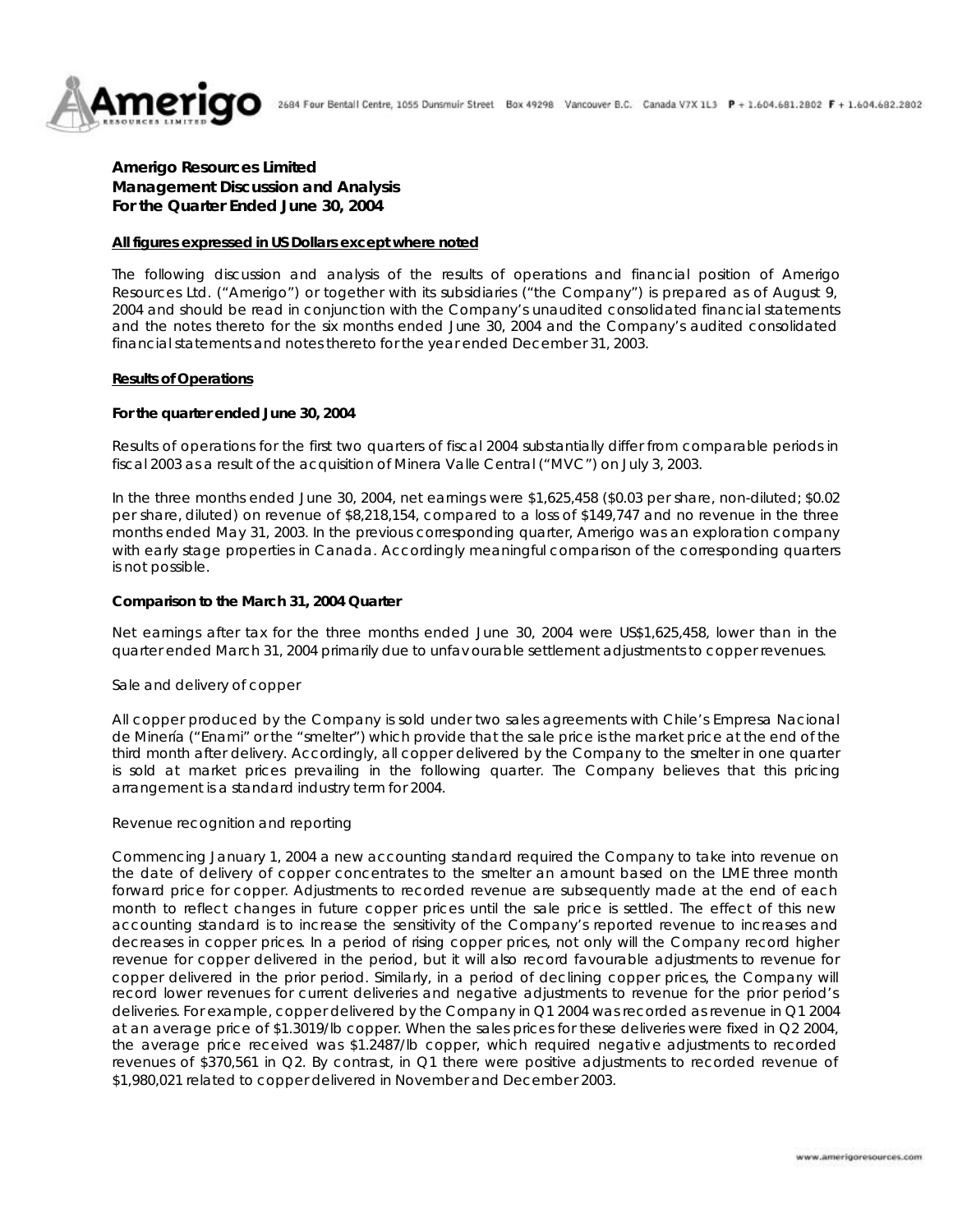

In addition to the adjustments to revenue described above, on receipt of final Q1 copper delivery settlements by the smelter Enami, the Company recognized further revenue reductions of \$248,777 in Q2 related to contained metal in concentrate adjustments. The aggregate effect of these adjustments in effect brings down Q1 revenue from 2004 sales to \$7,639,361. Q2 sales, at June 30, 2004 prices, account for revenue of \$8,814,503, derived from the sale of 7.33 million pounds of copper at an average price of \$1.2020/lb copper, a volume increase of 14% over final settled sales of 6.41 million pounds in Q1. As a result of these adjustments and lower copper prices, reported revenue in Q2 is approximately \$2 million lower than in Q1 even though actual copper production was higher in Q2.

## *Production*

Production in Q2 was 7.73 million pounds of copper, compared to 6.78 million pounds in Q1. Due to the receipt of lower sulphide grade material from El Teniente, MVC production was below budget, although still 14% higher than in Q1. Receipt of this lower sulphide grade material continued in July 2004. El Teniente has made a public statement to the effect that their mine development is behind schedule but production is expected to return to the original schedule by year end.

MVC will start increasing the recovery of tailings from Colihues in the 2<sup>nd</sup> half of August 2004, one month behind schedule due to delays in the delivery of key equipment. As a result of this late commissioning and continuing lower sulphide grade materials, production in the third quarter will be below budget, although the Company anticipates it will again be higher than in the June 2004 quarter. Total production of copper in 2004 is expected to be above 14,000 tonnes, but approximately 10% below the forecast of 16,000 tonnes.

# *Operating Cash Flows*

In the quarter ended June 30, 2004, the Company's operating activities contributed to operating cash flow of \$3,700,531, which includes the effect of changes in non-cash working capital accounts. In the preceding quarter, operating cash flow also including the effect of changes in non-cash working capital was \$2,166,247. These operating cash flows can be found in the Company's Consolidated Statements of Cash Flows for the three months ended June 30, 2004 and March 31, 2004, respectively under Net Cash Used in Operating Activities.

In preceding quarters, the Company reported cash flow from operations calculated simply by adding back amortization, depreciation and asset retirement accretion costs to operating profits. Under this basis, cash flow from operations was \$4,974,058 in Q1 and \$2,568,514 in Q2.

It is the Company's view that operating cash flows that include the effects of changes in non-cash working capital provides a more meaningful view of the actual cash generated or used by MVC in a given period. Accordingly, the Company will in future report quarterly cash flows on this basis.

### *Operating Costs and Expenses*

Cash costs before Codelco royalty of 59c per pound were lower than the 64c per pound achieved in the previous quarter, primarily due to higher production levels. Total cost after royalty, depreciation and accretion was US78c per pound. Actual production costs were below budget due to lower variable costs as a result of lower than budgeted production.

Cost of sales during the quarter was \$5,959,650, allowing for operating profits of \$2,258,504. When adding back amortization, depreciation and accretion costs, Amerigo reported adjusted gross profits of \$2,568,514 in the quarter.

Year to date, operating costs at MVC other than royalty payments to Codelco have been 9% below budget, representing savings of \$613,269.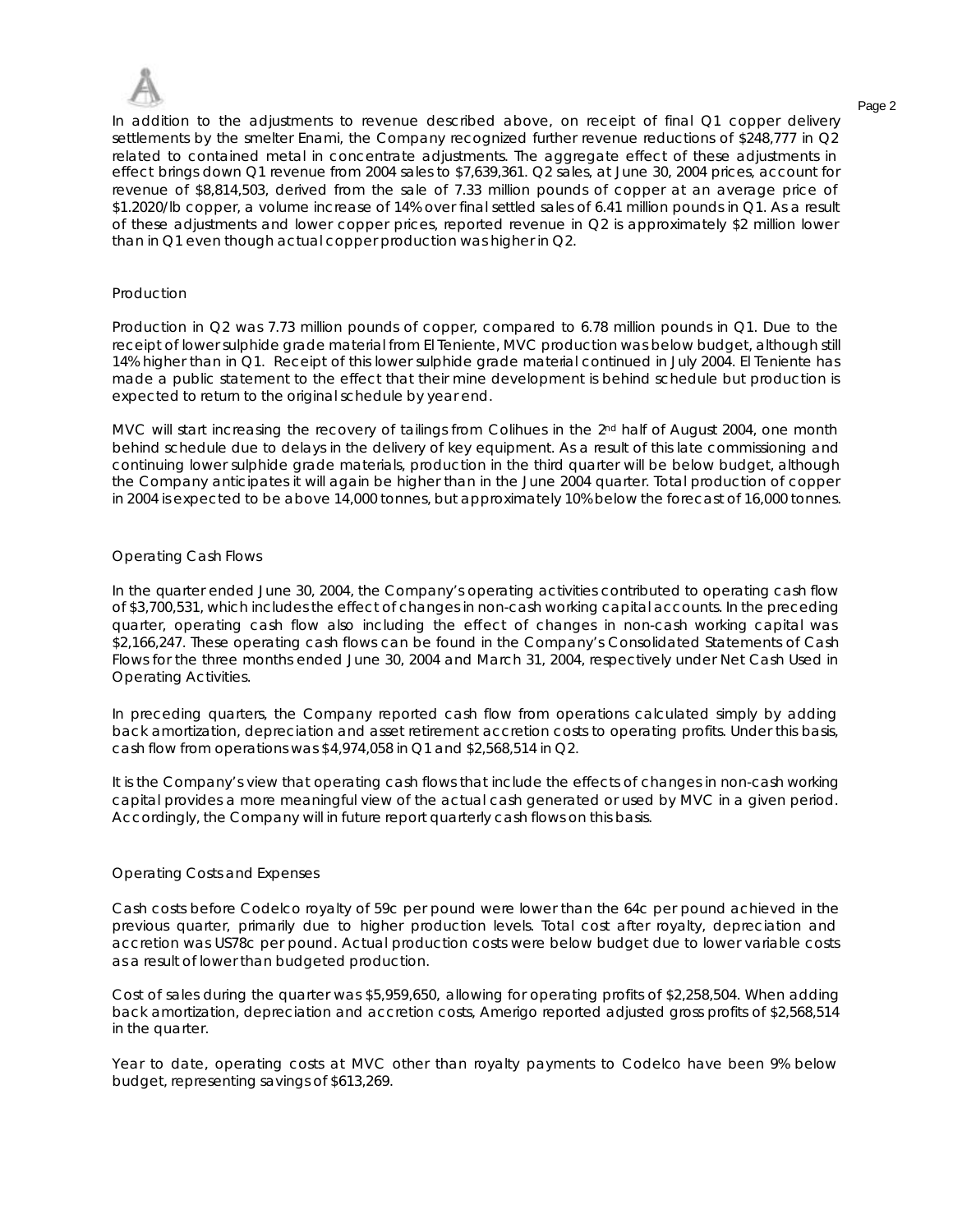

Page 3 Costs not related to MVC's operations are identified as Other Income and Expenses. The two most significant non-operating items in the quarter are of a non-recurring nature, namely:

- A gain on disposition of mineral properties of \$146,259, derived from the sale to Nikos Explorations Ltd. of three Canadian mineral properties held by Amerigo, for consideration of 5,000,000 Nikos shares received on June 2004 and a further 5,000,000 shares in the event Nikos retains an interest in the properties on June 30, 2005.
- A loss on writedown of mineral properties of \$49,529, which results from fully writing-down the value of two other Canadian mineral properties held by Amerigo.

After the sale and writedown described above, Amerigo ceased holding exploration interests.

During the quarter ended June 30, 2004 the Company also recorded a stock-based compensation expense of \$41,153 derived from the application of newly enacted accounting standards whereby the fair value of new stock options granted to directors, officers and employees has to be calculated and charged to earnings.

In the three months ended June 30, 2004 Amerigo recorded a foreign exchange expense of \$93,025, derived from the appreciation of the Chilean peso and the Canadian dollar to the US dollar in the period. In the quarter, the Chilean peso's exchange rate moved from \$604.46 to \$615.72 with respect to the US dollar and the Canadian dollar exchange to the US dollar changed from \$1.3075 to\$1.3440.

Interest expense in the quarter of \$26,169 is materially derived from interest paid to a Canadian bank pursuant to a \$12.6 million loan to the Company, which was part of an interim intercompany financing structure. On June 2004, an alternative structure was implemented whereby no interest expense is paid to third parties and intercompany interest charges are eliminated on consolidation.

Other income and expense items not described in the preceding paragraphs can be categorized as general and administrative expenses. In the quarter ended June 30, 2004 these were \$93,351, consistent with general and administrative costs incurred in preceding quarters and with anticipated costs required to maintain Amerigo's corporate activities in subsequent periods.

The Company recorded income tax expense net of recoveries of \$360,092 in the second quarter, of which \$300,127 is income tax on net earnings generated in MVC. Due to the availability and utilization of loss carryforwards in MVC, there is no tax cash payment associated with the MVC tax expense.

### **Year-to-date to June 30, 2004**

Net earnings during the six months ended June 30, 2004 were \$5,401,640 or \$0.09 per share (non-diluted). On a diluted basis, earnings per share were \$0.06.

Revenues in the period were \$18,456,874 derived from the sale of 13.74 million pounds of copper.

The Company continued to operate its MVC operation in optimal conditions during the period, achieving a cost of sales of \$11,503,443 and operating profits of \$6,953,431. When adding back amortization, depreciation and asset retirement accretion cost, Amerigo reported adjusted gross profits of \$7,542,572 in the six months ended June 30, 2004.

Non-operating income and expenses in the six-month period were \$730,249, or 4% of revenue. The most significant line of expense is foreign exchange expense of \$320,924, derived from the appreciation of the Chilean peso and the Canadian dollar with respect to the US Dollar in the six months ended June 30, 2004.

Transfer agent and filing fees of \$136,523 include a one-time fee paid to the Toronto Stock Exchange pursuant to the Company's initial listing on the TSX, in the amount of \$115,000.

Income tax expense net of recoveries reached \$603,852 in the period, of which \$543,887 is attributable to MVC. Due to the utilization of existing tax carryforwards in Chile, there is no tax payable by MVC on this portion of the tax expense, and represents a tax accounting entry only.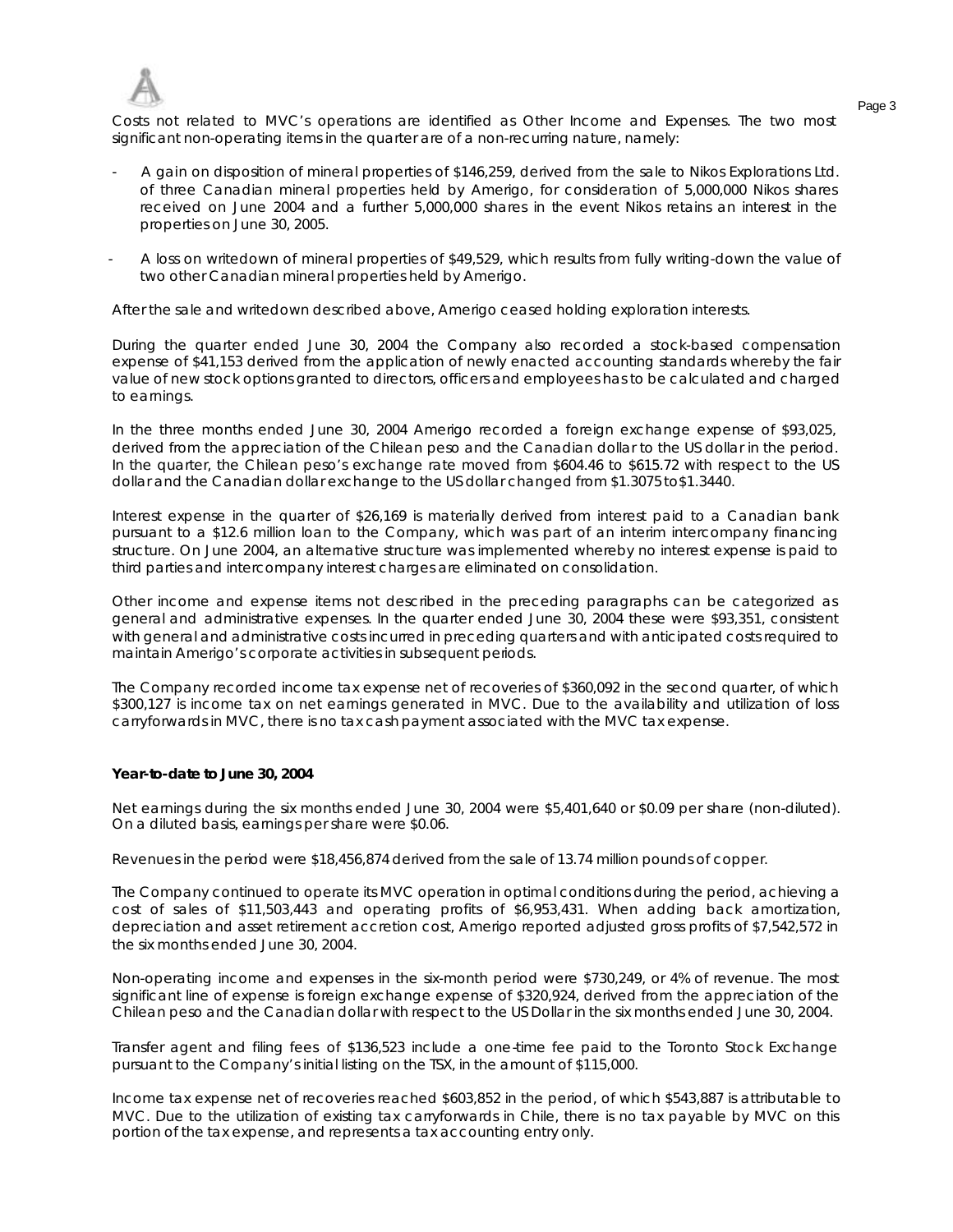# **Summary of Quarterly Results**

|                     | <b>Otrended</b><br>June 30, 2004 | <b>Otrended</b><br>March 31, 2004 | <b>Otrended</b><br>Dec. 31, 2003 * | <b>Otrended</b><br>Nov. 30, 2003 |
|---------------------|----------------------------------|-----------------------------------|------------------------------------|----------------------------------|
| Total revenues      | \$8,218,154                      | \$10,238,720                      | \$2,837,890                        | \$5,869,049                      |
| Net income (loss)   | 1,625,458                        | 3,776,182                         | 372.621                            | 1,017,089                        |
| Earnings (loss) per | 0.0256                           | 0.0613                            | 0.0062                             | 0.0177                           |
| share               |                                  |                                   |                                    |                                  |
| Diluted earnings    | 0.0188                           | 0.0435                            | 0.0043                             | 0.0120                           |
| (loss) per share    |                                  |                                   |                                    |                                  |

|                    | <b>Qtr</b> ended | Otr ended    | <b>Qtr</b> ended | <b>Qtr</b> ended |
|--------------------|------------------|--------------|------------------|------------------|
|                    | August 31, 2003  | May 31, 2003 | Feb. 28, 2003    | Nov. 30, 2002    |
| Total revenues     | \$3,536,211      | Nil          | \$14,047         | \$71,445         |
| Net income (loss)  | 537,313          | (\$46,010)   | (36,930)         | (50, 102)        |
| Earnings(loss) per | 0.0125           | (0.01)       | (0.01)           |                  |
| share              |                  |              |                  |                  |
| Diluted earnings   | 0.0144           | (0.01)       | (0.01)           | ۰.               |
| (loss) per share   |                  |              |                  |                  |

\*One-month quarter due to change in fiscal year end of the Company, from February 28 to December 31.

### **Liquidity and Capital Resources**

Amerigo held cash and cash equivalents on June 30, 2004 of \$8,044,947, compared to \$4,366,419 held on December 31, 2003. The increase in cash is mainly attributable to net operating cash flows after capital investment in new capital equipment generated by MVC and to a lesser degree, to capital proceeds of \$1,127,672 from the exercise of stock purchase warrants in the period.

The Company's working capital on June 30, 2004 was \$8,612,138, while on December 31, 2003 it was \$4,321,297. Amerigo continues to be able to generate sufficient cash resources –both in the short and longterm- to maintain existing operations and fund projected plant expansions.

The Company's revenue is dependent on sales volumes and prevailing market prices for copper. Monthly average per-pound copper prices in 2004 have been the following:

| January  | \$1.0996 | April | \$1.3375 |
|----------|----------|-------|----------|
| February | 1.2521   | May   | 1.2402   |
| March    | 1.3651   | June  | 1.2190   |

The Company's long-term debt at June 30, 2004 was \$3,810,721, compared to \$5,153,654 on December 31, 2004. The reduction in long-term debt comes from the repayment of working capital loans to Enami during the first quarter of 2004. As part of its long-term debt, Amerigo has issued a \$3,400,000 note payable in connection with the acquisition of MVC. The note, together with accrued interest, will be paid in cash or shares of Amerigo three years after the acquisition if the average copper price is over \$0.82 per pound. Payment in cash or shares is at the option of the Company; however, if the Company elects to pay in shares, the vendor has the right to either receive the payment in shares at the then current market price or receive payment in cash within two years counted from the end of the three-year period plus interest at an annual rate of 5%.

Also in connection with the acquisition of MVC, the Company implemented an interim financing structure under which it pledged \$12,600,000 as collateral for a demand loan of \$12,600,000 advanced by a Canadian owned bank. The financing structure has now been finalised, and the loan has been fully repaid.

The company is not subject to debt covenants and does not anticipate it will incur any default or arrears on payment of leases or debt principal or interest.

During the quarter ended June 30, 2004, there were no material changes to the Company's previously disclosed contractual obligations and no significant contractual obligations were incurred.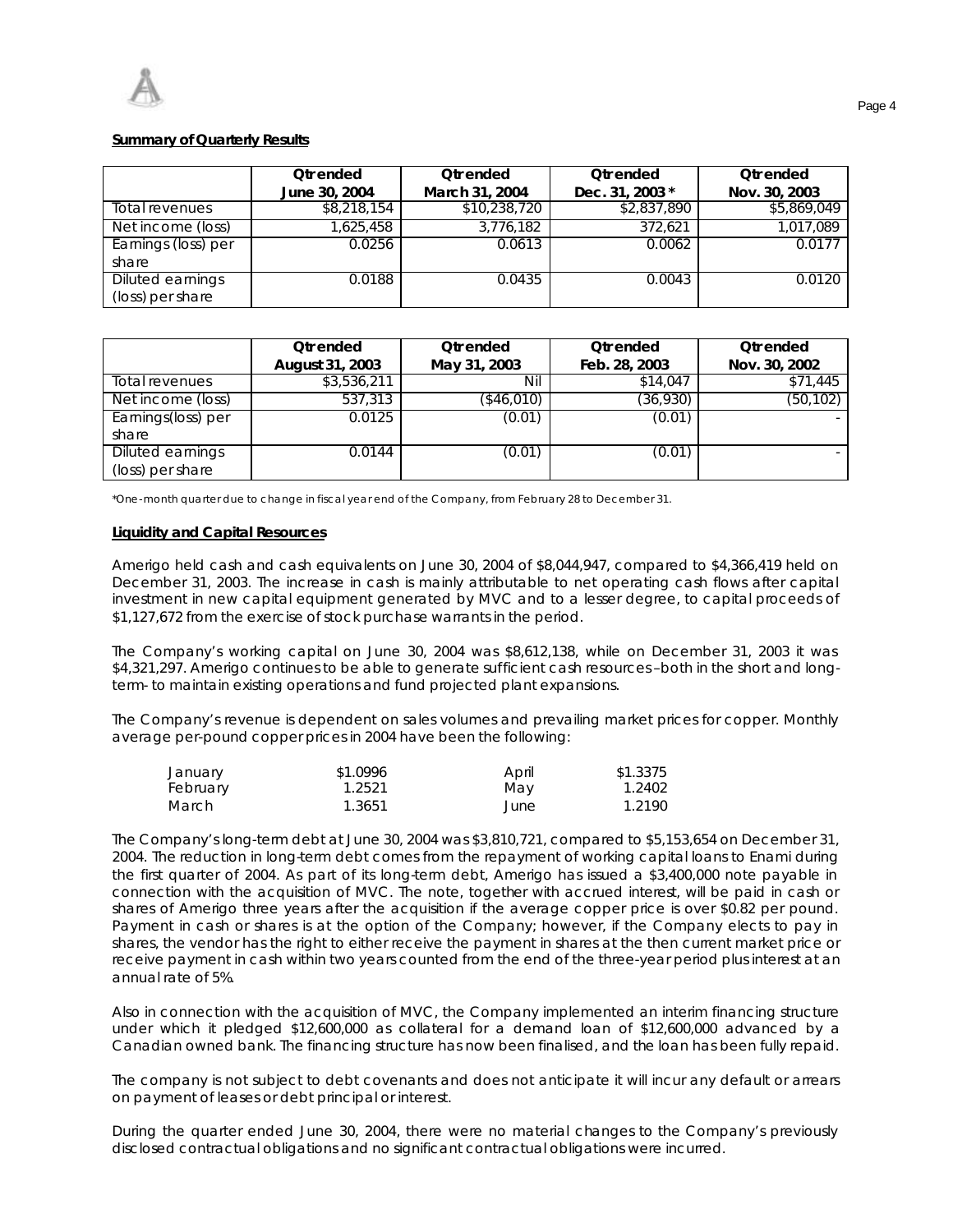

As of June 30, 2004 the Company had 1,755,000 outstanding share purchase options (with exercise prices ranging from C\$0.20 to C\$1.55) and 21,473,516 outstanding share purchase warrants (with exercise prices ranging from C\$0.20 to C\$0.70). During the six months ended June 30, 2004, 75,000 share purchase options were granted to an officer of the Company and 3,275,701 warrants were exercised for net proceeds of \$1,127,672.

#### *Investing activities*

The Company has been able to complete significant plant expansions in MVC, without relying on additional capital or debt funding. In April 2004, additional classification and flotation equipment at MVC was commissioned on time and under budget as part of Phase 1 of the expansion. Optimisation work on the new flotation cells continued in the quarter ended June 30, 2004. The Phase 1 expansion represented in aggregate an investment of \$2,475,000, \$525,000 below the \$3,000,000 original budget. Of the \$891,818 expended for the purchase of property, plant and equipment in Q2, approximately \$490,000 was expended on the purchase of plant and equipment for the Phase 1 expansion.

Work continues on schedule for the next stage of expansion. In July 2004, MVC purchased for a price of \$1,870,000 four used mills with a capacity of 140% of the presently installed mills to accelerate the implementation of the expansion process. Negotiations with El Teniente progress well with respect to an increase of tailings supply from Colihues beyond the present limit of 10,000 tpd. Until these negotiations are finalized, the precise scale of the next expansion is under review to accommodate potential increased Colihues feed material.

On June 17, 2004, the Company announced it will proceed to construct a processing plant to extract molybdenum from MVC's copper concentrate production. Amerigo estimates an average molybdenum content between 0.80% and 1% in the copper concentrate it produces. An independent feasibility study suggests that yearly production of molybdenum at MVC could reach 700,000 pounds at an approximate production cost of \$2 per pound. Notwithstanding recent molybdenum oxide prices of \$16 per pound, the economic feasibility of the extraction plant was calculated on a 5-year average price of approximately \$4.20 per pound. Amerigo estimates that a capital expenditure of approximately \$2.1 million will be required to build the extraction plant in a six-month period once detailed engineering is complete. The project capital expenditure will be funded with MVC's operating cash flow and cash on hand. Commissioning is expected in the first half of 2005.

Maintenance expenditure for the second half of the fiscal year is estimated to be \$1,400,000. These expenditures will be met from MVC operating cashflow.

### **New Board Appointments**

Dr. Robert Gayton and Mr. Ruston Goepel have agreed to join the Amerigo Board of Directors effective August 15, 2004. Both men are very experienced businessmen and are most valuable additions to the Board.

Dr. Robert Gayton graduated from the University of British Columbia (UBC) in 1962 with a Bachelor of Commerce and in 1964 earned the Chartered Accountant designation while at Peat Marwick Mitchell. He joined the Faculty of Business Administration at UBC in 1965, beginning 10 years in the academic world, including time at the University of California, Berkeley, earning a Ph.D. in Business. Dr. Gayton rejoined Peat Marwick Mitchell in 1974 and became a partner in 1976 where he provided audit and consulting services to private and public company clients for 11 years. Dr. Gayton has directed the accounting and financial matters of public companies in the resource and non-resource fields since 1987. He currently serves as Director and Chairman of the Audit Committee for Bema Gold Corp., Western Silver Corp., Nevsun Resources Ltd. and Northern Orion Resources Inc. among others.

Mr.Ruston Goepel is Senior Vice President at Raymond James Ltd. He entered the investment business in 1968 specializing in institutional sales with Ryan Investments and Pemberton Securities Ltd. In 1989 he was a founding partner and CEO of Goepel Shields & Partners, a national securities dealer which was acquired by Raymond James Inc. -the 8th largest U.S. brokerage firm- in January 2001. Mr. Goepel is Chairman of the